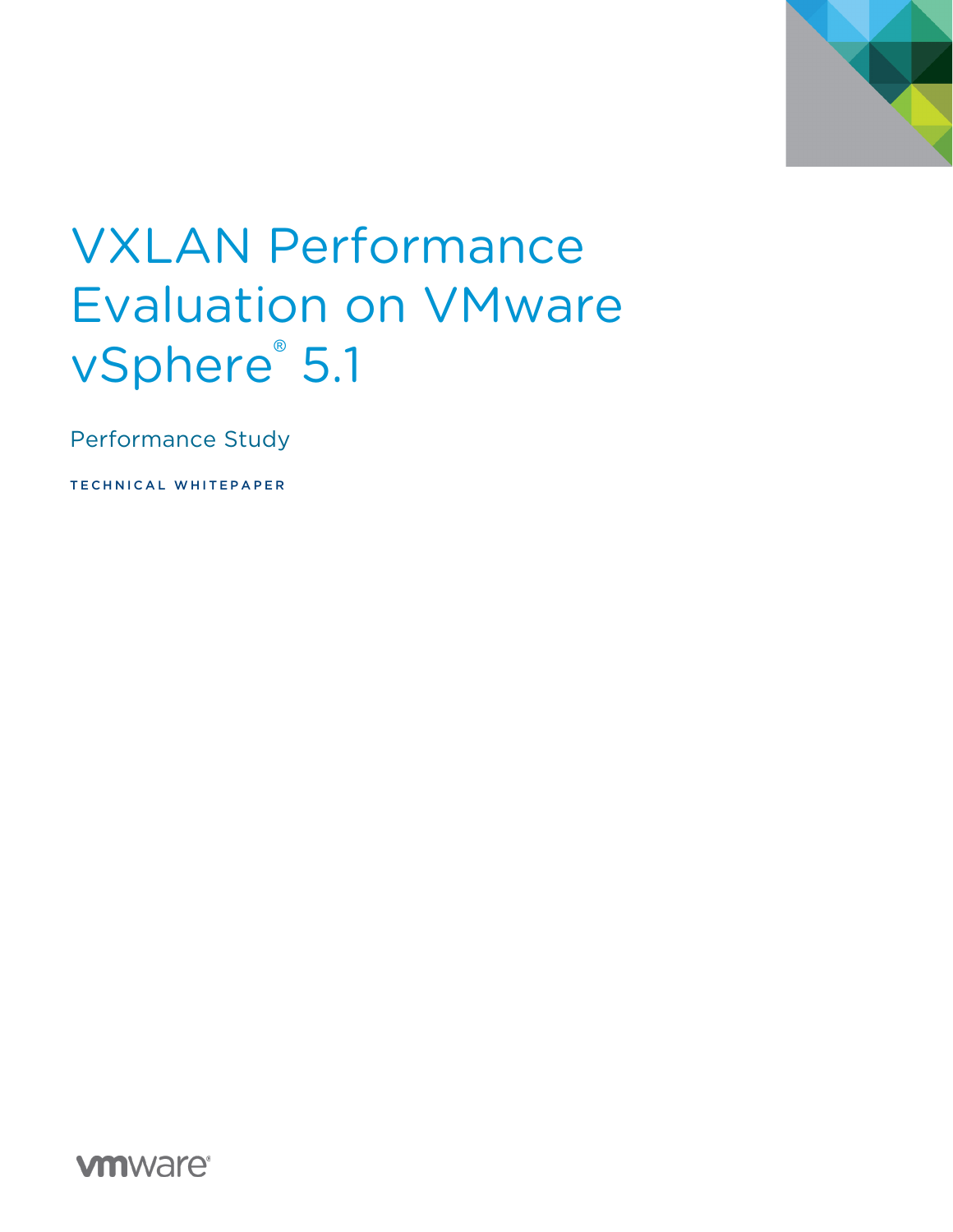### **Table of Contents**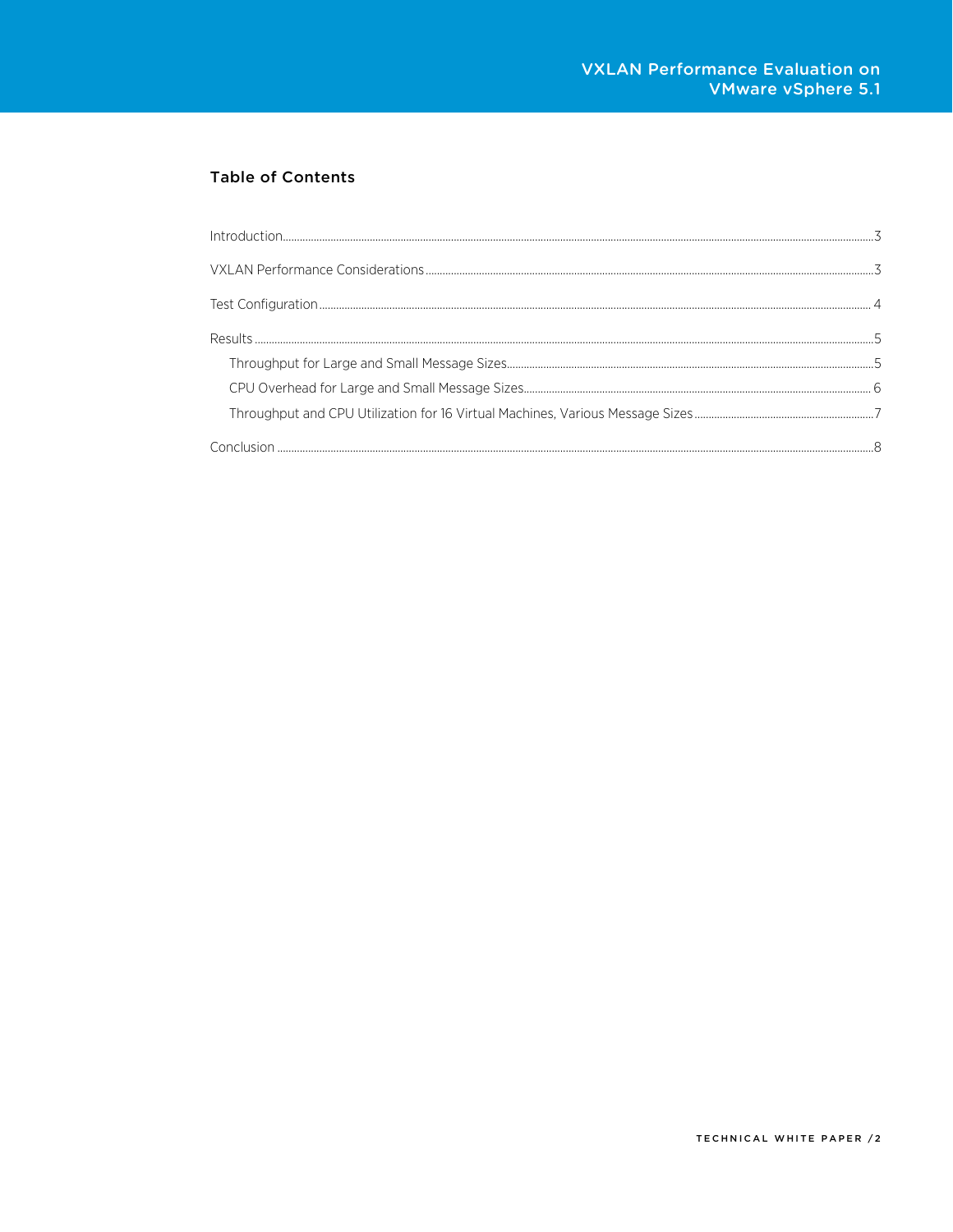### <span id="page-2-0"></span>Introduction

Cloud computing services have experienced rapid growth over the past few years because they can keep costs down by allowing multiple tenants to share system resources. One requirement of making this multiple tenancy possible is to provide each tenant with network isolation. Segmenting the traffic using VLAN is a typical solution to this problem. However, service providers also need to keep up with customer demand by being able to move workloads to those servers that have spare resources. To do so, network traffic needs to be encapsulated so that the workload is not tied to the underlying hardware. This can be a problem because the networking architecture ties the workloads to the underlying hardware, which restricts the movements of these workloads and limits where these workloads can be placed. In addition, segmenting the physical LAN using VLANs does not scale beyond a certain limit.

Virtual extensible LAN (VXLAN) is a network encapsulation mechanism that enables virtual machines to be deployed on any physical host, regardless of the host's network configuration. It solves the problems of mobility and scalability in two ways:

- It uses MAC in UDP encapsulation, which allows the virtual machine to communicate using an overlay network that spans across multiple physical networks. It decouples the virtual machine from the underlying network thereby allowing the virtual machine to move across the network without reconfiguring the network.
- VXLAN uses a 24-bit identifier, which means that a single network can support up to 16 million LAN segments. This number is much higher than the 4,094 (limit imposed by the IEEE 802.1Q VLAN specification.

Since VXLAN is an additional encapsulation mechanism introduced at the hypervisor layer, there are certain performance implications. This paper demonstrates that the performance of VXLAN on vSphere 5.1 is very close to a configuration without VXLAN, and vSphere 5.1 with VXLAN configured can meet the demands of today's network-intensive applications. We used industry-standard benchmarks to conduct our experiments that demonstrate:

- A virtual machine configured with VXLAN achieved similar networking performance to a virtual machine without VXLAN configured, both in terms of throughput and CPU cost.
- vSphere 5.1 scales well as we add more virtual machines on the VXLAN network.

# <span id="page-2-1"></span>VXLAN Performance Considerations

VXLAN introduces an additional layer of packet processing at the hypervisor level. For each packet on the VXLAN network, the hypervisor needs to add protocol headers on the sender side (encapsulation) and remove these headers (decapsulation) on the receiver side. This causes the CPU additional work for each packet.

Apart from this CPU overhead, some of the offload capabilities of the NIC cannot be used because the inner packet is no longer accessible. The physical NIC hardware offload capabilities (for example, checksum offloading and TCP segmentation offload (TSO)) have been designed for standard (non-encapsulated) packet headers, and some of these capabilities cannot be used for encapsulated packets. In such a case, a VXLAN enabled packet will require CPU resources to perform a task that otherwise would have been done more efficiently by physical NIC hardware. There are certain NIC offload capabilities that can be used with VXLAN, but they depend on the physical NIC and the driver being used. As a result, the performance may vary based on the hardware used when VXLAN is configured.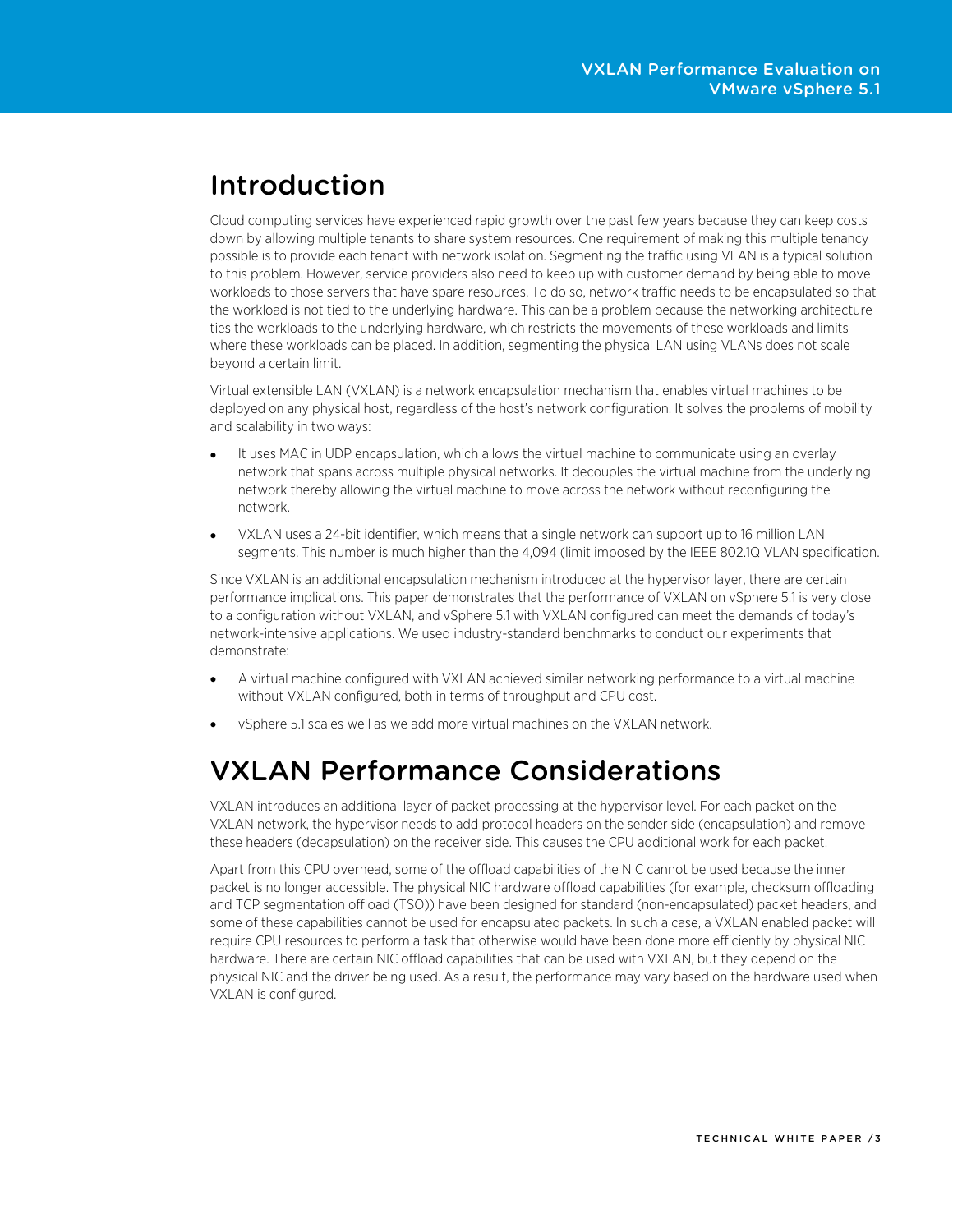# <span id="page-3-0"></span>Test Configuration

<span id="page-3-1"></span>The test configuration (shown i[n Table 1](#page-3-1) and [Figure 1\)](#page-3-2) consisted of two identical HP ProLiant DL380 G7 machines running vSphere 5.1. Both systems ran the same number of virtual machines for the tests. The physical NIC we chose assists with Tx CKO/TSO of encapsulated packets.

|             | <b>SERVER</b>                                                       | <b>CLIENT</b>                                                       |
|-------------|---------------------------------------------------------------------|---------------------------------------------------------------------|
| Make        | HP ProLiant DL380 G7                                                | HP ProLiant DL380 G7                                                |
| <b>CPU</b>  | 2X Intel Xeon X5690 @ 3.47GHz,<br>6 cores per socket                | 2X Intel Xeon X5690 @ 3.47GHz,<br>6 cores per socket                |
| <b>RAM</b>  | 64GB                                                                | 64GB                                                                |
| <b>NICs</b> | Intel Corporation 82599EB 10-Gigabit<br>SFI/SFP+ Network Connection | Intel Corporation 82599EB 10-Gigabit<br>SFI/SFP+ Network Connection |

Table 1. Test configuration for vSphere host and client machine

<span id="page-3-2"></span>

#### Figure 1. Test-bed setup

We used netperf to generate TCP traffic between the vSphere host virtual machines and the client virtual machines. Netperf is a light user-level process that is widely used for networking measurements. It consists of two binaries:

- netperf a user-level process that connects to the server and generates traffic
- netserver a user-level process that listens and accepts connection requests

We installed each virtual machine with 64-bit Red Hat Enterprise Linux 6 and configured each with one virtual CPU and 2GB RAM. Each virtual machine was configured to use vmxnet3 (driver version 1.0.29.0-NAPI) as the virtual NIC. We configured the same number of sender and receiver virtual machines for each test. Each virtual machine was sending to its corresponding receiver virtual machine. Since a single netperf session was not enough for achieving line rate at 10Gbps, we ran five sessions per virtual machine. To maintain consistency, we used the same number of sessions per virtual machine as we added more virtual machines to our test.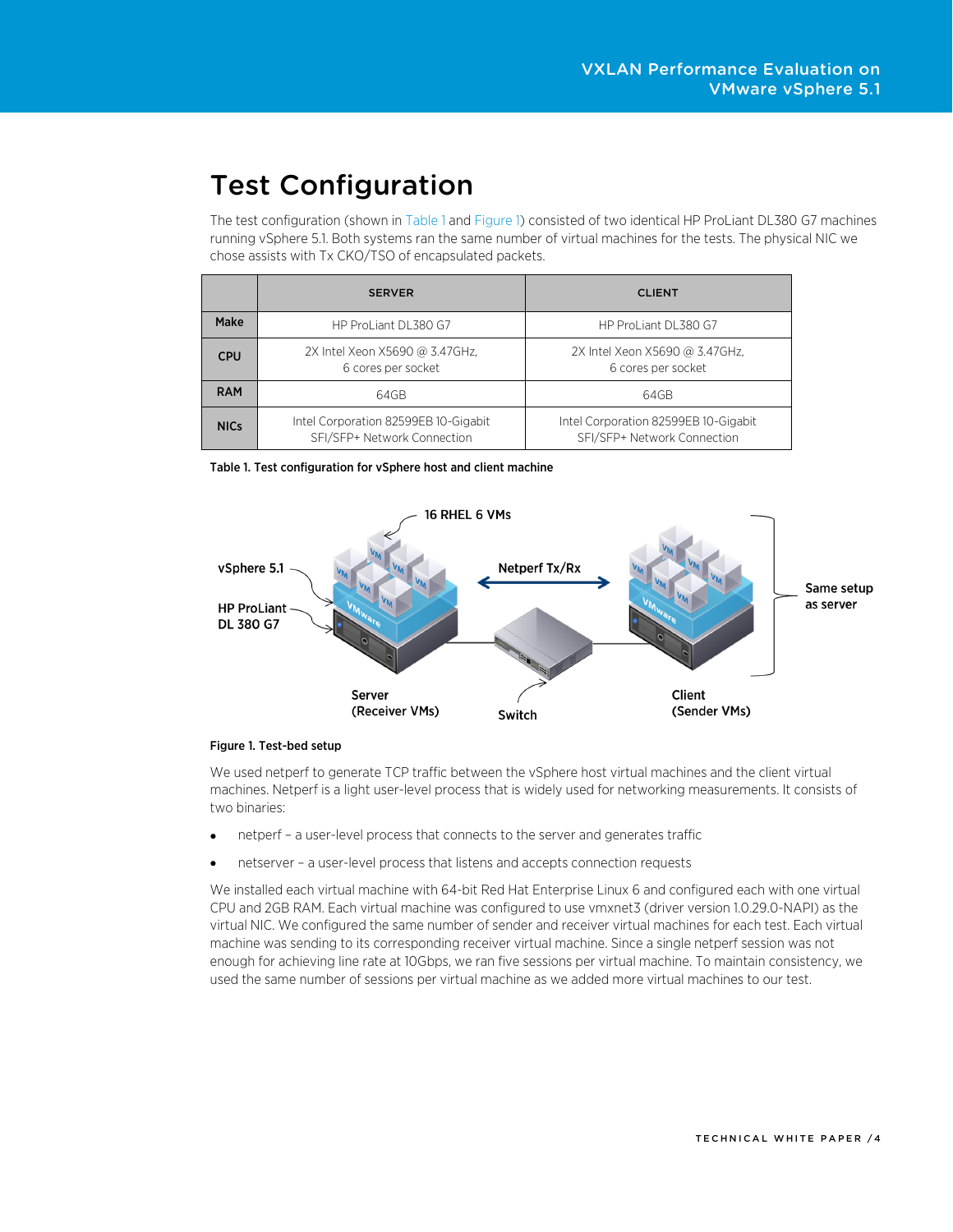We measured the performance impact of VXLAN for both large and small messages being sent from 1 to 16 virtual machines. For each configuration, we ran the tests with and without VXLAN configured. We then measured the CPU utilization of the vSphere 5.1 host and the combined throughput for all netperf sessions. To measure small packet size performance, we used TCP\_NODELAY as a socket option. TCP\_NODELAY allows the sender to send packets immediately, and the TCP/IP stack of the guest operating system cannot aggregate small packets into large packets. As a result, we get packet sizes which are very close to the message size.

Since VXLAN adds data to the standard MTU frames, we increased the MTU size for the physical NICs to 1600. We used INTEL NICs because they can be used to do checksum offloads for encapsulated packets. We also enabled RSS for the Intel physical NIC so that traffic could be distributed among various queues for VXLAN traffic. RSS is only present for Intel 10Gb adapters on vSphere 5.1, and can be enabled by unloading and loading the module with vmkload mod ixgbe RSS="4" for each 10Gb Intel adapter on the server. For the default configuration we used the standard MTU and default ixgbe driver (no RSS configured).

# <span id="page-4-0"></span>Results

The test results demonstrate the following:

- Network throughput of a virtual machine configured with VXLAN is very close to that of a default (no VXLAN) configuration.
- For small size packets, throughput scales linearly as more virtual machines are added.
- The CPU overhead for VXLAN depends upon the packet size. CPU overhead refers to the extra CPU utilized by VXLAN when compared to the system without VXLAN configured. For the large message test case, there is almost no CPU overhead. For the small message test cases, the overhead is about 5% of the overall system CPU utilization.

#### <span id="page-4-1"></span>Throughput for Large and Small Message Sizes

We used a 64K socket size and a 16K message size to evaluate large packet size performance. For the small message size we used an 8K socket size and a 128 byte message size. We then compared the performance with the default configuration of no VXLAN.

<span id="page-4-2"></span>

#### Figure 2. Multi-VM large message size throughput

[Figure 2](#page-4-2) shows that VXLAN can reach line rate for all configurations with a large socket size–message size configuration. The networking throughput reported by VXLAN is slightly lower than the default because of additional protocol overhead.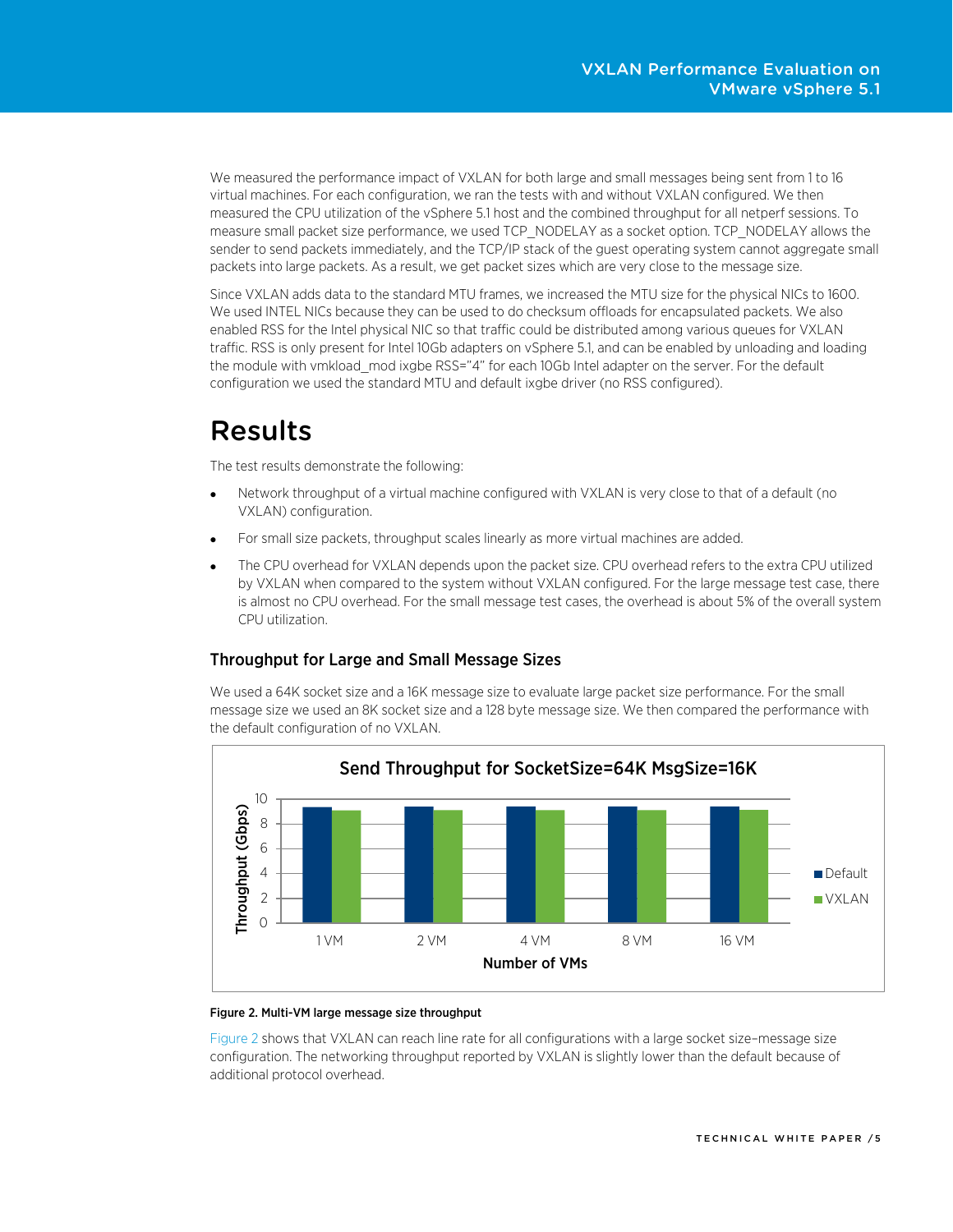<span id="page-5-1"></span>

#### Figure 3. Multi-VM small message size throughput

For the small message size [\(Figure 3\)](#page-5-1) we observed that throughput with VXLAN was better than or comparable to the default for all test case scenarios. Since VXLAN was configured to use RSS, each virtual machine, when configured with VXLAN, can use all hardware queues present. The default configuration, on the other hand, allows only one queue per virtual machine. As a result, VXLAN throughput was slightly higher.

#### <span id="page-5-0"></span>CPU Overhead for Large and Small Message Sizes

For the same tests that measured throughput, we also collected CPU utilization on the vSphere 5.1 host. We then measured the additional CPU resources utilized when VXLAN was configured and reported it as the CPU overhead of using VXLAN. Since the throughput between VXLAN and default test cases was different, we compared the percentage of additional CPU used on a single core for every 1Gbps of traffic and reported the difference as the CPU overhead of using VXLAN.



#### Figure 4. Multi-VM large message CPU overhead on a single core

For the large message transmit case (Figure 4), we saw that CPU overhead for VXLAN was negligible for almost all test cases. The maximum overhead we observed was close to 2% of a core for 1Gbps of traffic, and, as we added more virtual machines, the system overhead of using VXLAN remained constant. For a 12 core system, the overhead is less than 0.2% of the overall system utilization.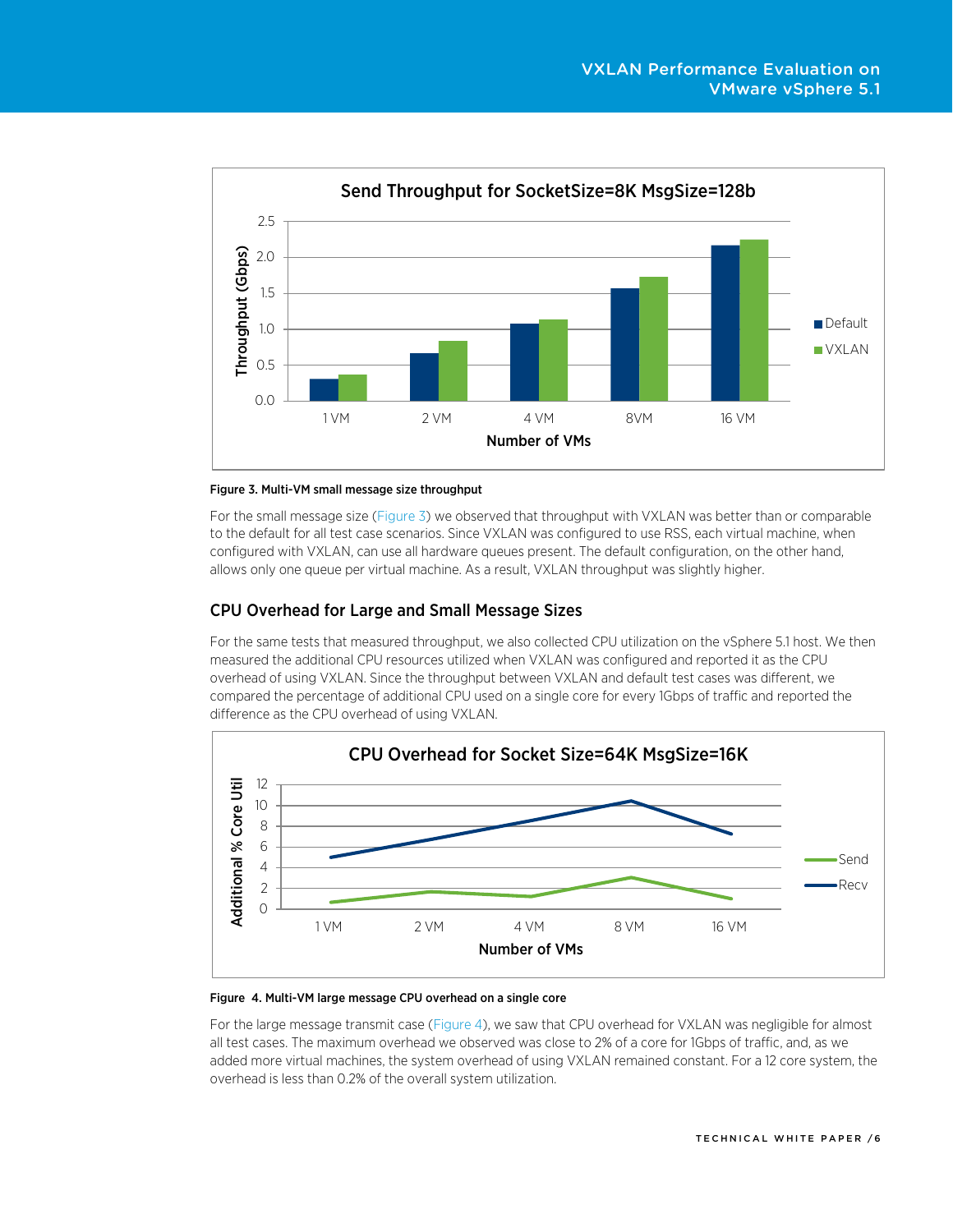The CPU overhead for receiving large messages is higher for VXLAN because checksum offload capabilities of the NIC cannot be used. The overhead is highest for the 8VM test case (close to 10% of a single core), and most of the overhead is due to checksum computation being done in the software.

<span id="page-6-1"></span>

#### Figure 5. Multi-VM small message size CPU overhead on a single core

For the small message size [\(Figure 5\)](#page-6-1), we saw that the CPU overhead for VXLAN was about 60% of a single core for both send and receive test cases. For a 12 core system, the overhead is approximately 5% of the overall system utilization. The overhead also remained constant as we added more virtual machines. The overhead is higher for the small message case because for every 1Gbps of traffic, vSphere 5.1 has to process higher packet rates and each packet requires encapsulation/decapsulation to be done in software.

#### <span id="page-6-0"></span>Throughput and CPU Utilization for 16 Virtual Machines, Various Message Sizes

<span id="page-6-2"></span>To measure the impact of variable packet size with VXLAN, we configured 16 virtual machines to use different socket and message sizes with netperf. We then measured the throughput and CPU utilization for the vSphere 5.1 host and compared it against the default configuration.



#### Figure 6. 16-VM various message size throughput

For the various message size throughput scenarios for 16 virtual machines [\(Figure 6\)](#page-6-2), we noticed that throughput was comparable for all test cases. We were able to achieve line rate with a 1024 byte message size for both VXLAN and the default configuration.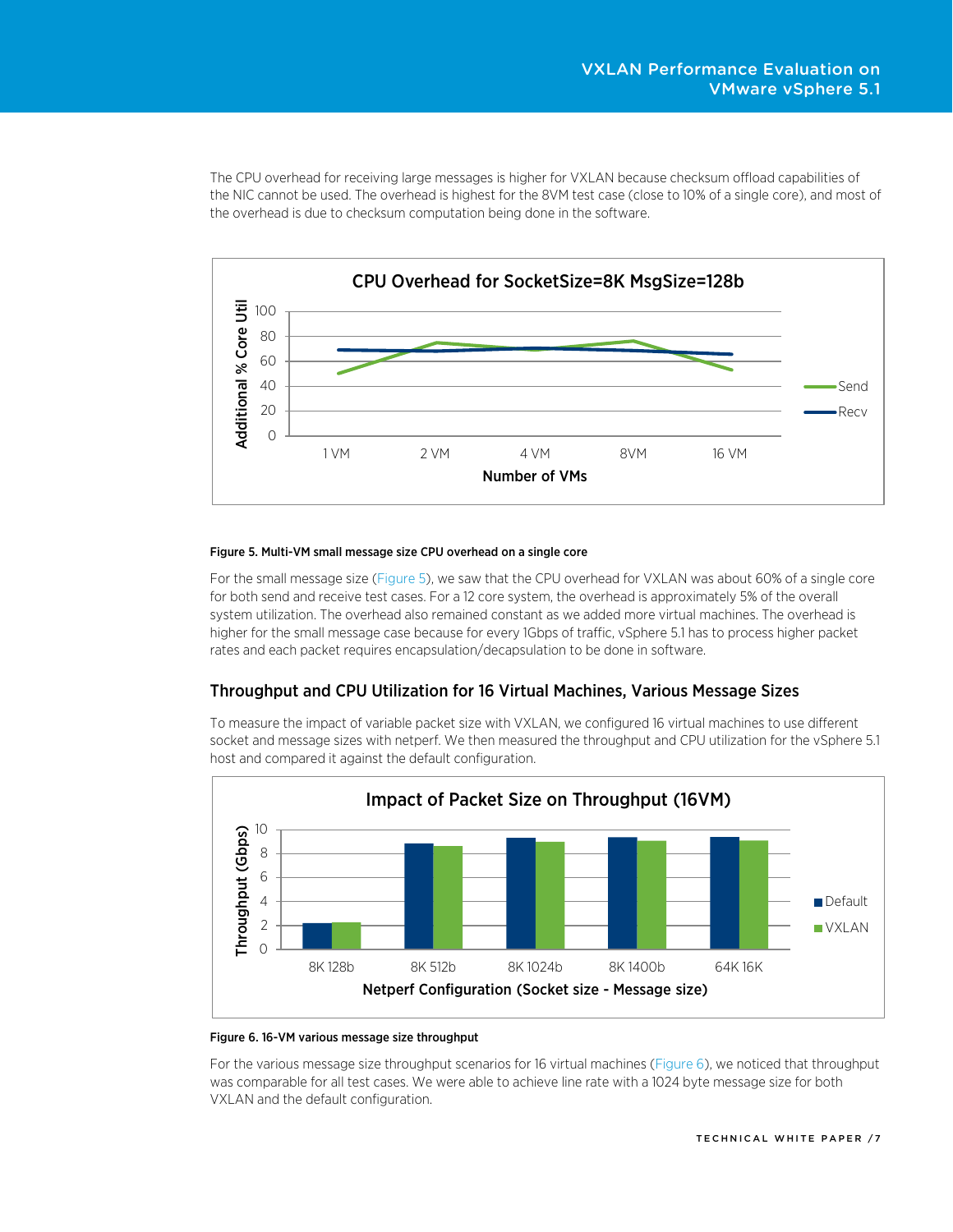

Figure 7. 16-VM CPU overhead on a single core with VXLAN

For the 16-VM test cases with varying message sizes [\(Figure 7\)](#page-8-0), we observed that the CPU overhead was highest for the128-byte message cases (at 60% of a single core). It decreased substantially as we increased the message size and was less than 10% for the large message cases. The overall system overhead of using VXLAN for a 12 core system decreased from 5% to less than 1% as we increased the message size from 128 byte to 16K.

# <span id="page-7-0"></span>Conclusion

This paper evaluated VXLAN performance to demonstrate that vSphere 5.1 is readily able to host networkintensive applications on VXLAN with good performance and scalability. We compared our performance to standard virtual switch configurations and observed that throughput with VXLAN configured is comparable to throughput without VXLAN. For a small message size, throughput scaled linearly as we added more virtual machines. For large message sizes, we were able to achieve line rate for all configurations. There is some CPU overhead due to the use of VXLAN. This overhead varies based on the configuration and is due to lack of hardware offloads for encapsulated packets. After NIC vendors start supporting these offloads, this overhead may reduce significantly.